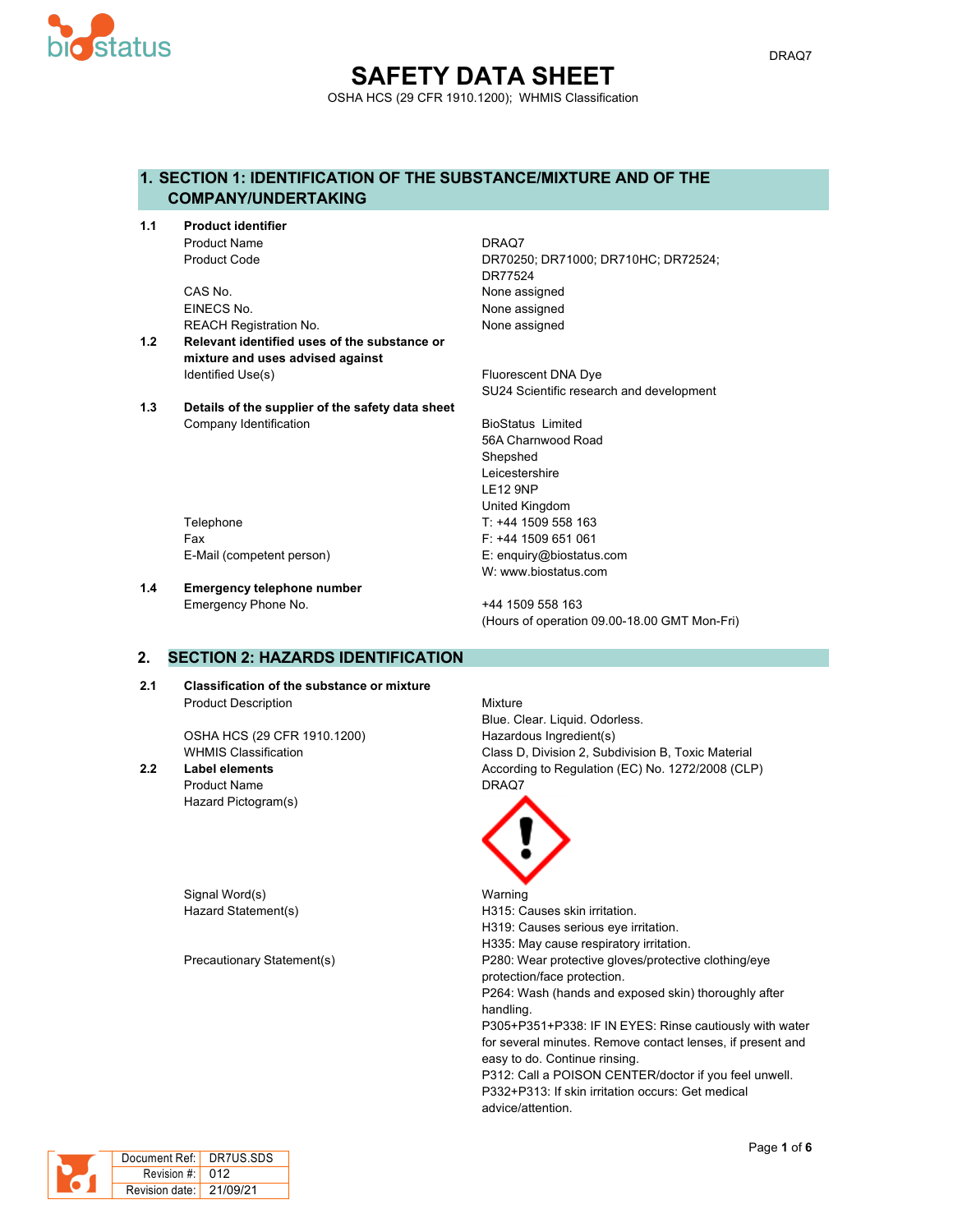

P362: Take off contaminated clothing. **2.3 Other hazards** Warning - this preparation contains a substance not yet tested completely.

**2.4 Additional Information** None

#### **3. SECTION 3: COMPOSITION/INFORMATION ON INGREDIENTS**

#### **3.2 Mixtures**

| Hazardous Ingredient(s)                                                                                                | $\frac{0}{0}$ | CAS No.       | <b>OSHA HCS (29 CFR)</b><br>1910.1200) | <b>WHMIS Classification</b>                              |
|------------------------------------------------------------------------------------------------------------------------|---------------|---------------|----------------------------------------|----------------------------------------------------------|
| Proprietary derivative of<br>1,5-BIS{[2-<br>(DIMETHYLAMINO)<br>ETHYLJAMINO}-4,8-<br>DIHYDROXYANTHRACE<br>NE-9.10-DIONE | $<$ 1         | None assigned | Irritant.                              | Class D, Division 2,<br>Subdivision B, Toxic<br>Material |

#### **3.3 Additional Information**

For full text of H/P phrases see section 16.

#### **4. SECTION 4: FIRST AID MEASURES**



| 4.1 | <b>Description of first aid measures</b>      |                                                              |
|-----|-----------------------------------------------|--------------------------------------------------------------|
|     | General information                           | Warning - this preparation contains a substance not yet      |
|     |                                               | tested completely.                                           |
|     | Inhalation                                    | IF INHALED: Remove person to fresh air and keep              |
|     |                                               | comfortable for breathing.                                   |
|     | Ingestion                                     | IF SWALLOWED: Rinse mouth. Get medical attention             |
|     |                                               | immediately.                                                 |
|     | <b>Skin Contact</b>                           | IF ON SKIN (or hair): Take off immediately all contaminated  |
|     |                                               | clothing. Rinse skin with water/shower. If symptoms persist, |
|     |                                               | obtain medical attention.                                    |
|     | Eye Contact                                   | IF IN EYES: Rinse cautiously with water for several minutes. |
|     |                                               | Remove contact lenses, if present and easy to do. Continue   |
|     |                                               | rinsing. If eye irritation persists: Get medical             |
|     |                                               | advice/attention.                                            |
| 4.2 | Most important symptoms and effects, both     |                                                              |
|     | acute and delayed                             |                                                              |
|     | Inhalation                                    | May cause irritation to the respiratory system.              |
|     | Ingestion                                     | Stomach ache. Vomiting                                       |
|     | <b>Skin Contact</b>                           | May cause irritation.                                        |
|     | Eye Contact                                   | May cause eye irritation.                                    |
| 4.3 | Indication of any immediate medical attention | Treat symptomatically.                                       |
|     | and special treatment needed                  |                                                              |
|     |                                               |                                                              |
| 5.  | <b>SECTION 5: FIRE-FIGHTING MEASURES</b>      |                                                              |
| 5.1 | <b>Extinguishing Media</b>                    | Non-flammable. In case of fire in the surroundings: all      |
|     |                                               | extinguishing agents allowed.                                |
| 5.2 | Special hazards arising from the substance or | None anticipated.                                            |
|     | mixture                                       |                                                              |
| 5.3 | <b>Advice for fire-fighters</b>               | Fire fighters should wear complete protective clothing       |
|     |                                               | including self-contained breathing apparatus.                |

#### **6. SECTION 6: ACCIDENTAL RELEASE MEASURES**

**6.1 Personal precautions, protective equipment and** Wear suitable protective clothing, gloves and eye/face **emergency procedures**

protection.

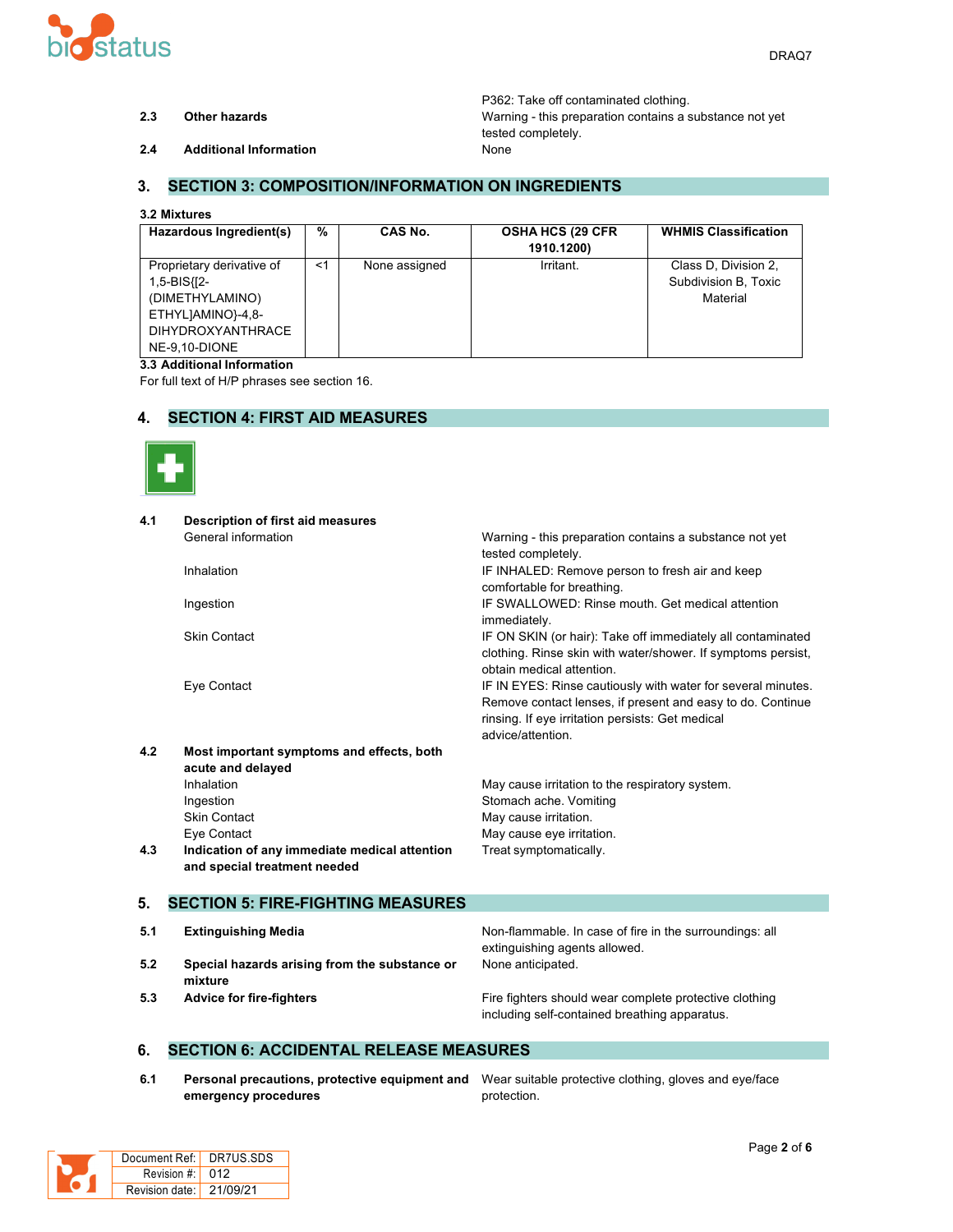

| 6.2<br>6.3<br>6.4 | <b>Environmental precautions</b><br>Methods and material for containment and<br>cleaning up<br><b>Reference to other sections</b> | Cover with absorbent or contain. Collect and dispose.<br>Wear suitable protective clothing, gloves and eye/face<br>protection. Cover with absorbent or contain. Collect and<br>dispose. Dispose of this material and its container to<br>hazardous or special waste collection point. Wash the<br>spillage area with water.<br>Wear suitable protective clothing, gloves and eye/face<br>protection. For full text of H/P phrases see section 16.<br>Collect mechanically and dispose of according to Section<br>13. |
|-------------------|-----------------------------------------------------------------------------------------------------------------------------------|----------------------------------------------------------------------------------------------------------------------------------------------------------------------------------------------------------------------------------------------------------------------------------------------------------------------------------------------------------------------------------------------------------------------------------------------------------------------------------------------------------------------|
| 7.                | <b>SECTION 7: HANDLING AND STORAGE</b>                                                                                            |                                                                                                                                                                                                                                                                                                                                                                                                                                                                                                                      |
| 7.1               | <b>Precautions for safe handling</b>                                                                                              | For professional users only.<br>Observe the usage / storage instructions.<br>Wear suitable protective clothing, gloves and eye/face<br>protection.<br>Avoid contact with skin and eyes.<br>Always wash hands before smoking, eating and drinking.                                                                                                                                                                                                                                                                    |

**7.2 Conditions for safe storage, including any incompatibilities** Storage temperature Storage temperature Storage temperature (°C): 2-8. Do not freeze. Storage life Observe directions on label and instructions for use. Incompatible materials **None anticipated**. **7.3 Specific end use(s) Eluorescent DNA Dye** 

# SU24 Scientific research and development

#### **8. SECTION 8: EXPOSURE CONTROLS/PERSONAL PROTECTION**

**8.1 Control parameters**

Exposure limit values Not determined. USA (NIOSH/OSHA) Not determined. BEI: Biological Exposure Indices (ACGIH) Not determined. OEL (Ireland) Not determined. Japan (ENCS) Not determined.

- **8.2 Exposure controls**
- **8.2.1 Appropriate engineering controls** Provide adequate ventilation.
- **8.2.2 Personal protection equipment**



Eye/face protection Wear protective eyewear (goggles, face shield, or safety glasses).

Respiratory protection **Not normally required.** Unlikely to be hazardous by inhalation because of the low vapor pressure of the material at ambient temperature.

Skin protection (Hand protection/ Other) Wear suitable protective clothing and gloves.

#### **9. SECTION 9: PHYSICAL AND CHEMICAL PROPERTIES**

#### **9.1 Information on basic physical and chemical**

- **properties** Appearance Colored liquid. **Color.** Blue. Odor **Odorless**. Odor Threshold **Not available**. pH Not available. Melting Point/Freezing Point Not available. Initial boiling point and boiling range Not available. Flash point **Not available.** Evaporation Rate **Not available**.
	-

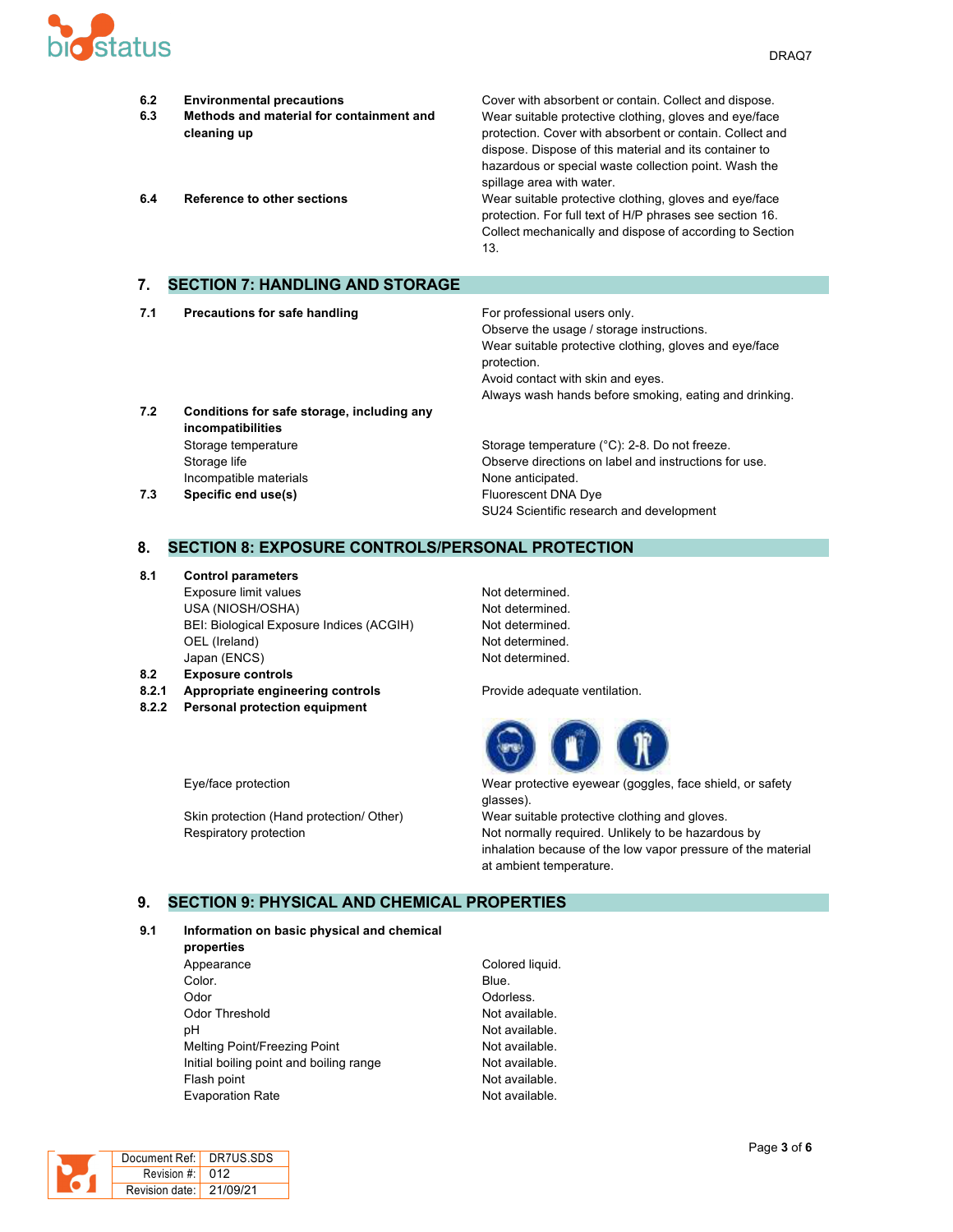

|     | Flammability (solid, gas)                    | Not available. |
|-----|----------------------------------------------|----------------|
|     | Upper/lower flammability or explosive limits | Not available. |
|     | Vapor pressure                               | Not available. |
|     | Vapor density                                | Not available. |
|     | Relative density                             | Not available. |
|     | Solubility(ies)                              | Not available. |
|     | Partition coefficient: n-octanol/water       | Not available. |
|     | Auto-ignition temperature                    | Not available. |
|     | Decomposition Temperature                    | Not available. |
|     | Viscosity                                    | Not available. |
|     | Explosive properties                         | Not available. |
|     | Oxidizing properties                         | Not available. |
| 9.2 | <b>Other information</b>                     | None known.    |

#### **10. SECTION 10: STABILITY AND REACTIVITY**

- **10.1 Reactivity None known.** None known.
- 
- **10.3 Possibility of hazardous reactions** None known.
- **10.4 Conditions to avoid None known.**
- 
- **10.6 Hazardous decomposition product(s)** None known.

# **10.2 Chemical stability 10.2 Chemical stability** Stable at ambient temperatures. **10.5 Incompatible materials 10.5 Incompatible materials** Strong **Strong oxidizing agents. Strong Alkalis.**

#### **11. SECTION 11: TOXICOLOGICAL INFORMATION**

| 11.1 | Information on toxicological effects                                       |                                                              |
|------|----------------------------------------------------------------------------|--------------------------------------------------------------|
|      | Mixture                                                                    |                                                              |
|      | Warning - this preparation contains a substance not yet tested completely. |                                                              |
|      | <b>Acute toxicity</b>                                                      | Not determined. No information available.                    |
|      | <b>Irritation</b>                                                          | Not determined. No information available.                    |
|      | <b>Corrosivity</b>                                                         | Not determined. No information available.                    |
|      | <b>Sensitization</b>                                                       | Not determined. No information available.                    |
|      | STOT - single exposure                                                     | Not determined. No information available.                    |
|      | <b>Repeated dose toxicity</b>                                              | Not determined. No information available.                    |
|      | Carcinogenicity                                                            | Not determined. No information available.                    |
|      | <b>Mutagenicity</b>                                                        | Not determined. No information available.                    |
|      | <b>Toxicity for reproduction</b>                                           | Not determined. No information available.                    |
| 11.2 | <b>Other information</b>                                                   |                                                              |
|      | Inhalation                                                                 | May cause irritation to the respiratory system.              |
|      | Ingestion                                                                  | Harmful: possible risk of irreversible effects if swallowed. |
|      | <b>Skin Contact</b>                                                        | May cause irritation.                                        |
|      | Eye Contact                                                                | May cause eye irritation.                                    |

#### **12. SECTION 12: ECOLOGICAL INFORMATION**

| 12.1 | <b>Toxicity</b>                           | Not determined. No information available. |
|------|-------------------------------------------|-------------------------------------------|
| 12.2 | Persistence and degradability             | Not determined. No information available. |
| 12.3 | <b>Bioaccumulative potential</b>          | Not determined. No information available. |
| 12.4 | Mobility in soil                          | Not determined. No information available. |
| 12.5 | <b>Results of PBT and vPvB assessment</b> | Not determined. No information available. |
| 12.6 | Other adverse effects                     | Not determined. No information available. |

#### **13. SECTION 13: DISPOSAL CONSIDERATIONS**

**13.1 Waste treatment methods** Disposal should be in accordance with local, state or national legislation. **13.2 Additional Information** Wear suitable protective clothing, gloves and eye/face protection.

## **14. SECTION 14: TRANSPORT INFORMATION**

NOT CLASSED AS DANGEROUS FOR Not classified according to the United Nations 'Recommendations on

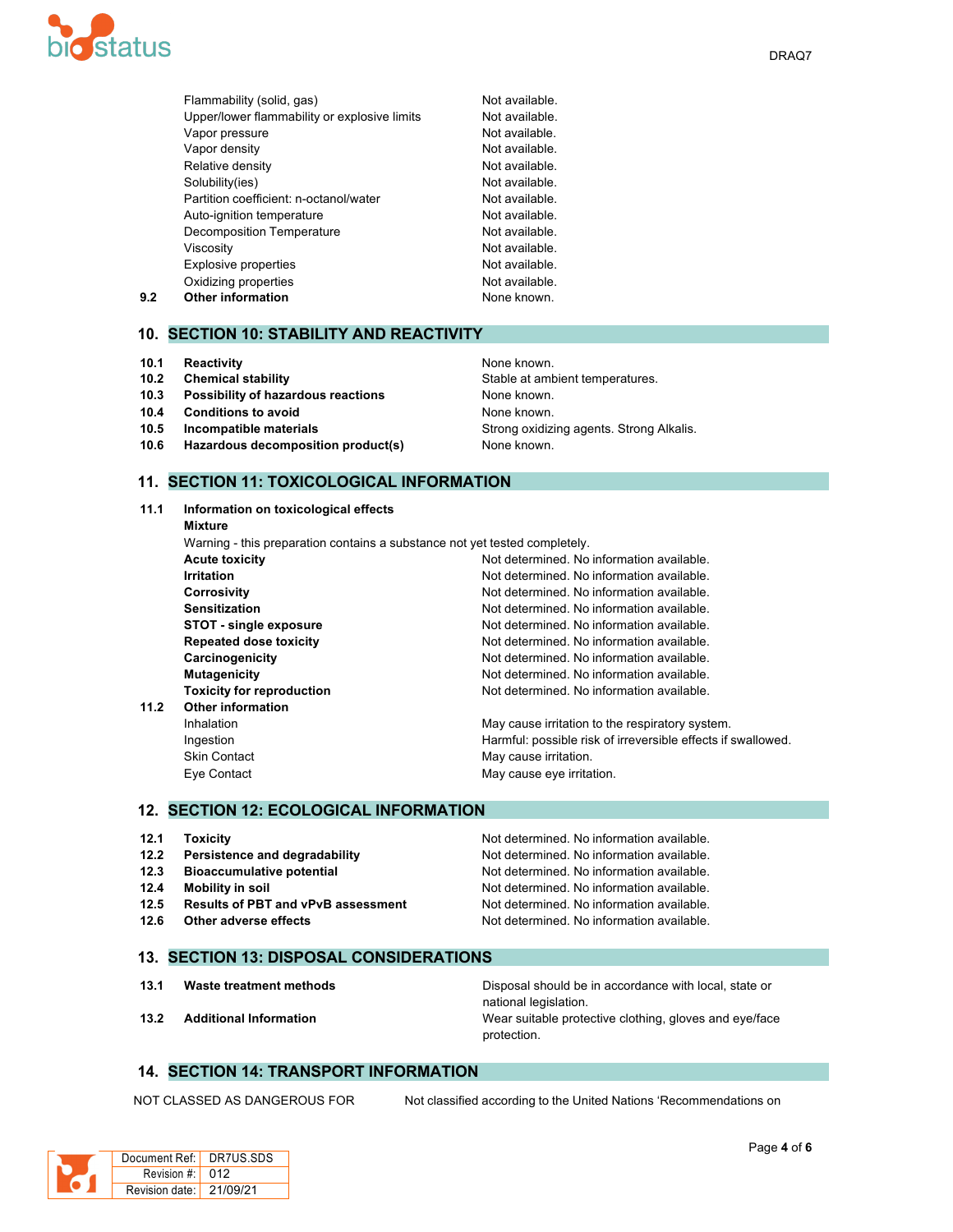

| TRANSPORT. |                                                                                                      | the Transport of Dangerous Goods'. (IMDG, ICAO/IATA, ADR/RID). |
|------------|------------------------------------------------------------------------------------------------------|----------------------------------------------------------------|
| 14.1       | <b>UN number</b>                                                                                     | Not applicable.                                                |
| 14.2       | UN proper shipping name                                                                              | Not applicable.                                                |
| 14.3       | Transport hazard class(es)                                                                           | Not applicable.                                                |
| 14.4       | Packing group                                                                                        | Not applicable.                                                |
| 14.5       | <b>Environmental hazards</b>                                                                         | None known.                                                    |
| 14.6       | Special precautions for user                                                                         | Not applicable.                                                |
| 14.7       | Transport in bulk according to Annex II of                                                           | Not applicable.                                                |
|            | <b>MARPOL73/78 and the IBC Code</b>                                                                  |                                                                |
|            |                                                                                                      |                                                                |
|            | <b>15. SECTION 15: REGULATORY INFORMATION</b>                                                        |                                                                |
| 15.1       | Safety, health and environmental<br>regulations/legislation specific for the substance<br>or mixture |                                                                |
|            | SARA 313 - Toxic Chemicals                                                                           | None                                                           |
|            | <b>CERCLA (Comprehensive Environmental Response</b><br>Compensation and Liability Act)               | None                                                           |
|            | Proposition 65 (California)                                                                          |                                                                |
|            | Massachusetts MSL                                                                                    | None                                                           |
|            | New Jersey Department of Health RTK List                                                             | None                                                           |
|            | Pennsylvania RTK                                                                                     | None                                                           |

| .    | <b>Dalety, liealth and environmental</b>             |                                                    |
|------|------------------------------------------------------|----------------------------------------------------|
|      | regulations/legislation specific for the substance   |                                                    |
|      | or mixture                                           |                                                    |
|      | SARA 313 - Toxic Chemicals                           | None                                               |
|      | <b>CERCLA (Comprehensive Environmental Response)</b> | None                                               |
|      | Compensation and Liability Act)                      |                                                    |
|      | Proposition 65 (California)                          |                                                    |
|      | Massachusetts MSL                                    | None                                               |
|      | New Jersey Department of Health RTK List             | None                                               |
|      | Pennsylvania RTK                                     | None                                               |
|      | Canada                                               |                                                    |
|      | <b>WHMIS Classification</b>                          | Class D, Division 2, Subdivision B, Toxic Material |
|      | PIN Number                                           | Not applicable.                                    |
|      | CANADA INGREDIENT DISCLOSURE LIST                    | None                                               |
| 15.2 | <b>Chemical Safety Assessment</b>                    | Not determined. No information available.          |
|      |                                                      |                                                    |

## **16. SECTION 16: OTHER INFORMATION**

| The following sections contain revisions or new statements: 1-16. |  |
|-------------------------------------------------------------------|--|
| .                                                                 |  |

| Long Term Exposure Limit                                             |
|----------------------------------------------------------------------|
| Short Term Exposure Limit                                            |
| Specific Target Organ Toxicity                                       |
| Derived No Effect Level                                              |
| Predicted No Effect Concentration                                    |
| Persistent, Bioaccumulative and Toxic                                |
| very Persistent and very Bioaccumulative                             |
| Flammable Liquid Category 1                                          |
| Flammable Liquid Category 2                                          |
| Flammable Liquid Category 3                                          |
| Acute toxicity Category 4                                            |
| Skin corrosion/irritation Category 2                                 |
| Serious eye damage/irritation Category 2                             |
| Specific target organ toxicity — single exposure Category 3          |
| Specific target organ toxicity — repeated exposure Category 1        |
| Hazard Statement(s) and Precautionary Statement(s)                   |
| P280: Wear protective gloves/protective clothing/eye protection/face |
| protection.                                                          |
| P264: Wash (hands and exposed skin) thoroughly after handling.       |
| P305+P351+P338: IF IN EYES: Rinse cautiously with water for several  |
| minutes. Remove contact lenses, if present and easy to do. Continue  |
| rinsing.                                                             |
| P312: Call a POISON CENTER/doctor if you feel unwell.                |
| P332+P313: If skin irritation occurs: Get medical advice/attention.  |
| P362: Take off contaminated clothing.                                |
|                                                                      |

#### **Disclaimers**

Information contained in this publication or as otherwise supplied to Users is believed to be accurate and is given in good faith, but it is for the Users to satisfy themselves of the suitability of the product for their own particular purpose. BioStatus gives no warranty as to the fitness of the product for any particular purpose and any implied warranty or condition (statutory or otherwise) is excluded except to the extent that exclusion is prevented by law. BioStatus accepts no liability